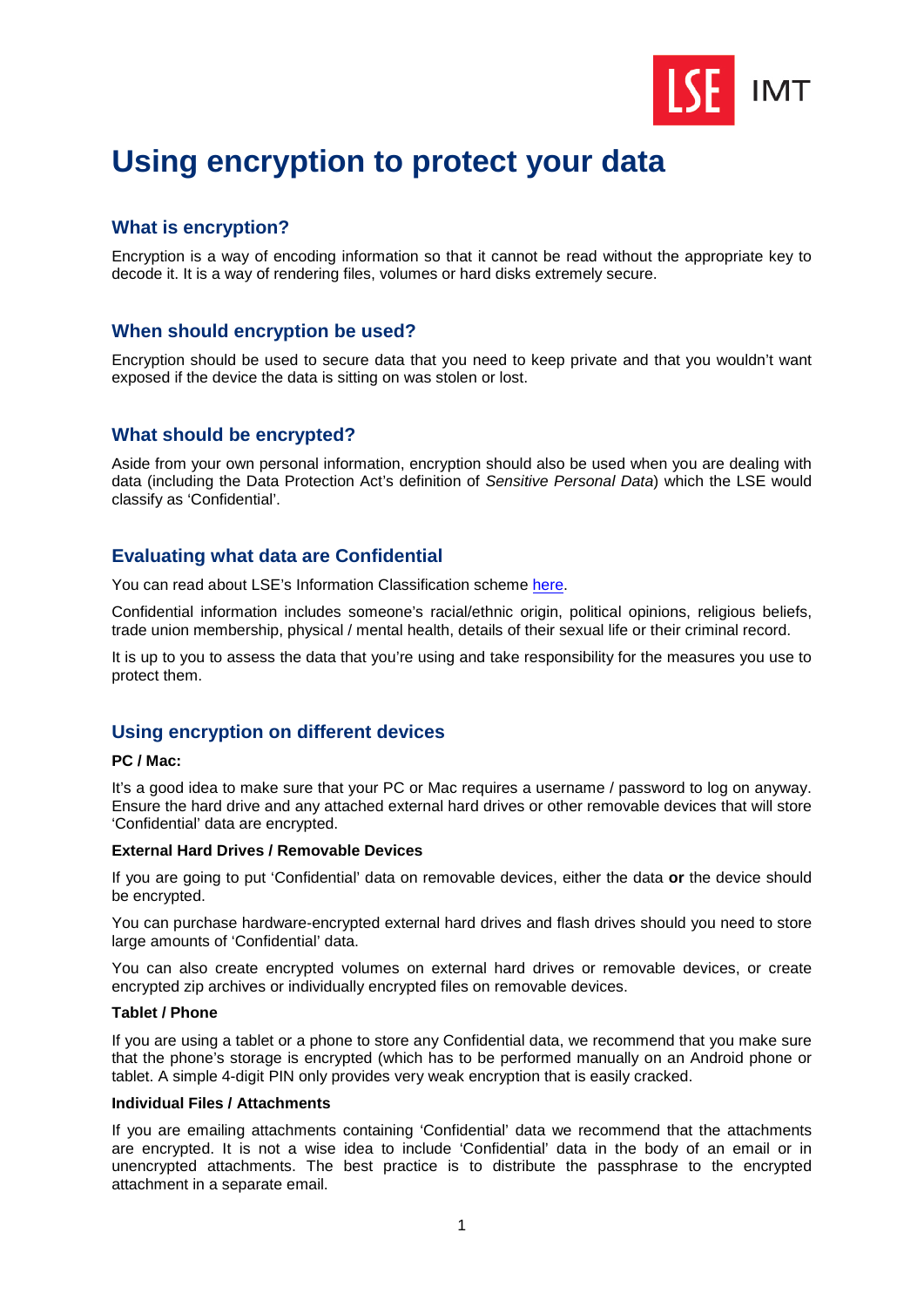

## **Encryption Standards – what to use**

The accepted standard is **AES 256-bit**. Not all encryption programs support this, so unless contractually stipulated, AES 128-bit, 3DES, or Blowfish, when combined with a complex passphrase, provide an adequate level of protection.

# **Encrypting volumes and disks - software**

## **PC**

Enterprise editions of Windows come with BitLocker as standard, which you can use to encrypt drives, disks and usb sticks.

## **Linux**

Most versions of Linux come with built-in options for configuring Full Disk Encryption (FDE)

#### **Macs**

Mac OS X 10.7 (Lion) and more recent releases have FileVault functionality built in that can be enabled to encrypt the hard disk. See<http://support.apple.com/kb/HT4790> for more information.

#### **iPhones and iPads**

Volume encryption is enabled by default on iPhones and iPads if PIN or passphrase access is configured.

#### **Android Devices**

Storage volume encryption is available as an option you can enable on Android devices. See <http://support.google.com/android/bin/answer.py?hl=en&answer=1663755> for more details.

## **Encrypting individual files for use on a PC**

#### **Axcrypt**

Axcrypt [\(http://www.axantum.com/axcrypt/Downloads.html\)](http://www.axantum.com/axcrypt/Downloads.html) is intuitive and user friendly, but is limited to 128-bit AES encryption, and the files it creates cannot be opened on a Mac.

#### **7zip**

7zip [\(http://www.7-zip.org/\)](http://www.7-zip.org/) is less user-friendly but can create zipped archives with 256-bit AES encryption, that can also be opened using the unzip function on Macs. You can find instructions of how to zip and encrypt using 7zip here: [http://www.medicalnerds.com/how-to-encrypt-zip-files](http://www.medicalnerds.com/how-to-encrypt-zip-files-securely-using-7zip/)[securely-using-7zip/.](http://www.medicalnerds.com/how-to-encrypt-zip-files-securely-using-7zip/)

## **Encrypting individual files for use on a PC or Mac**

#### **7zip**

As mentioned above 7zip can create encrypted zipped archives that can be opened on PCs or Macs. Encrypted zip files created on a Mac should be able to be opened on a PC using 7zip. Instructions on zipping on a Mac are available here: [http://operating-systems.wonderhowto.com/how-to/create](http://operating-systems.wonderhowto.com/how-to/create-encrypted-zip-archive-mac-os-x-and-windows-0139565/)[encrypted-zip-archive-mac-os-x-and-windows-0139565/.](http://operating-systems.wonderhowto.com/how-to/create-encrypted-zip-archive-mac-os-x-and-windows-0139565/) There are also 7-zip variants available for Macs which you can find here: http://www.7-zip.org/download.html

## **MEO Encryption**

MEO Encryption Software [\(http://www.nchsoftware.com/encrypt/index.html\)](http://www.nchsoftware.com/encrypt/index.html) has a common interface for both Mac and PC users, and therefore is more user friendly than either 7zip or the Mac zip file encryption, but uses an older encryption algorithm: 3DES.

## **Encryption keys**